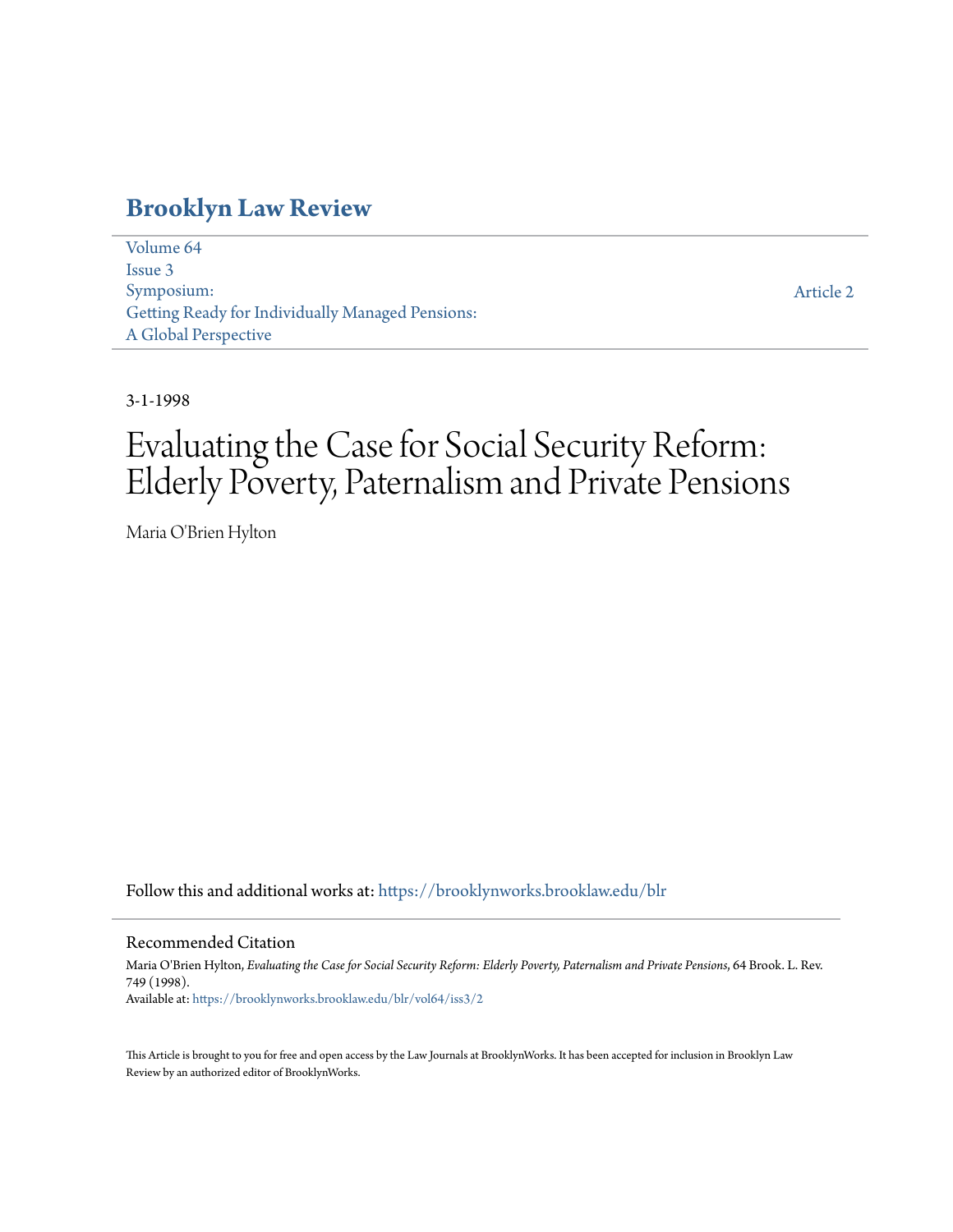# **EVALUATING** THE **CASE** FOR SOCIAL SECURITY REFORM: ELDERLY POVERTY, PATERNALISM **AND** PRIVATE **PENSIONS\***

# *Maria O'Brien Hylton<sup>t</sup>*

Abstract: This Article considers the many arguments currently being made in favor of Social Security pension reform and evaluates each of them in terms of the principal Congressional goal of the program-the elimination of elderly poverty-as well as more recent goals that have been articulated by subsequent commentators such as a reduction in government paternalism and the maximization of retirement income. The Article begins with a short history of the public pension program in the United States and considers at length the details of the various reform proposals that currently enjoy support. In addition it examines the enormously regressive tax structure that the current payroll tax imposes and suggests that this feature, more than any other, of the existing program warrants modification although not necessarily privatization. Finally, the Article suggests several ways in which to order the competing claims of reformers who favor privatization and those who prefer tinkering with the status quo and concludes that this debate can best be understood in light of the clash between equity and efficiency that scholars and practitioners perennially confront in the insurance arena.

#### **INTRODUCTION**

In his landmark study, *The Struggle for Social Security 1900-1935,* Roy Lubove argued that various forms of social insurance "aspired to rationalize the income-maintenance system in the United States. Such rationalization hinged upon... the transfer of responsibilities from the voluntary to the public sector. The need for social insurance was rooted in the

<sup>\* ©</sup> **1998** Maria O'Brien Hylton. All Rights Reserved.

Professor, Boston University School of Law. A.B., Harvard University; J.D., Yale Law School. This Article was originally presented at the symposium "Getting Ready for Individually Managed Pensions: A Global Perspective" held at Brooklyn Law School, September **17,** 1998.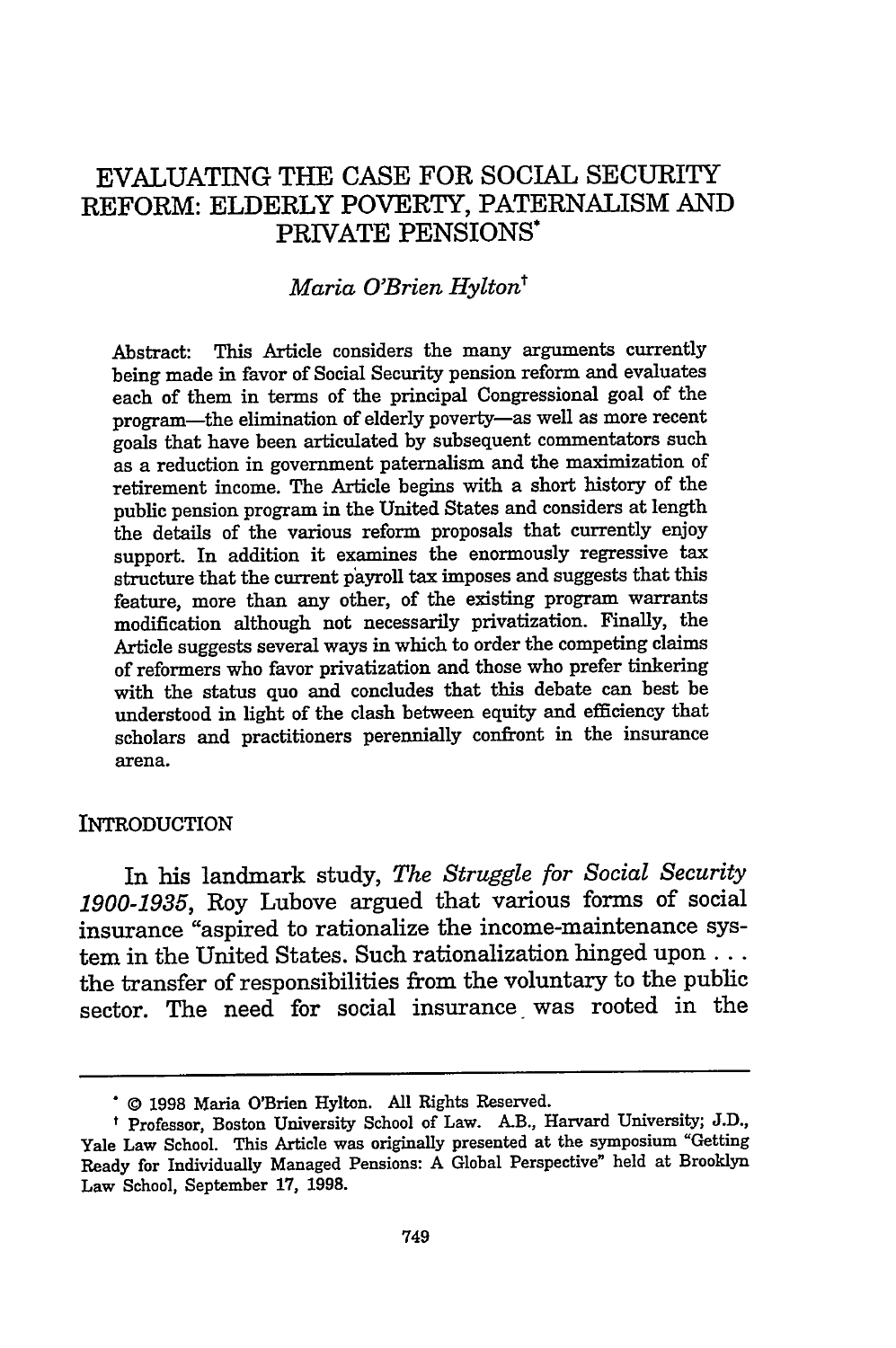individual's precarious status in a wage-centered, money economy."<sup>1</sup> Today, no one seriously argues that the problem of potential economic dependency in old age has been eliminated. On the contrary, supporters of a reformed Social Security pension program explicitly rely on the current program's questionable financial viability as the basis for future reforms. This modern acceptance of the basic virtue of the public pension program represents a radical departure from the vociferous hostility which nearly engulfed the original program.<sup>2</sup>

Our focus today, then, is not on the desirability of this compulsory social insurance scheme but on what can and should be done to ensure its financial viability well into the next century. Or so it appears. In truth, some of the proposals currently touted in the name of "saving" Social Security would, in some cases, so radically alter the foundations of the program as to justify a conclusion that the whole concept of social insurance for elderly wage earners is, as it was in the 1930s, again under attack.

The current debate over privatization is, at least in part, a debate about whether and how to socialize risk (in this case risk of inadequate income upon retirement). This means that a conversation about Social Security reform is, at bottom, informed by the same principle at stake in the controversy over insurance risk classification. The issue is the extent to which so-called "discriminatory" outcomes should be tolerated and can be justified by an appeal to efficiency maximization. For example, would higher pension income returns delivered by a healthy stock market outweigh the loss to low income retirees of the income transfer feature that characterizes the existing program? Would individual retirement accounts (presumably associated with some degree of investment autonomy) result in such an enhancement of overall retiree wealth, thereby diminishing the loss (to some) of the transfer payment? Supporters of individual, private accounts say "yes." Others are less sure.

ROY **LUBOVE, THE STRUGGLE FOR SOCIAL SECURITY, 1900-1935 23 (1968).**

<sup>&</sup>lt;sup>2</sup> Although hard to appreciate today, several historians have chronicled Social Security's shaky start. *See, e.g., An Analysis of The Development and Rationales of the U.S. Income Security System, 1776-1980 Before the Select Committee on Aging,* 97th Cong. (Comm. Pub. No. 97-303 1981) (statement of Michael S. March) [hereinafter *An Analysis of Development];* GERALD D. NASH **ET** AL., SOCIAL SECURITY: THE FIRST HALF **CENTURY (1988).**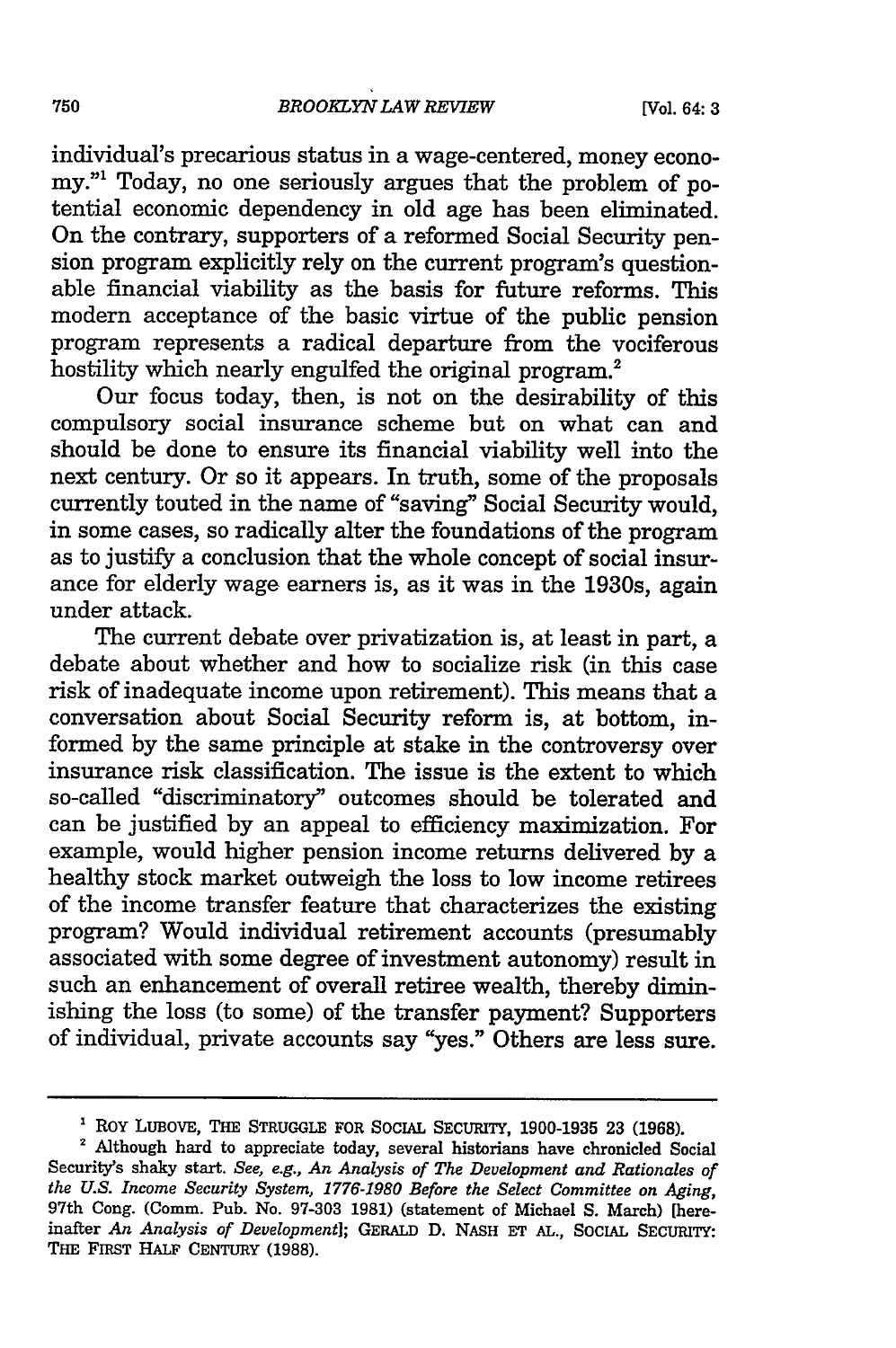This Article provides a short historical introduction and then proceeds to evaluate the proposals for individually managed pensions in terms of the program's original goals: reduction in elderly poverty, income transfers from high income workers to those with relatively low incomes, and provision of a minimal income upon retirement so as to avoid elderly dependency and destitution.

# I. A SHORT HISTORY OF PUBLIC PENSION IN THE U.S.

Several comprehensive histories of the Social Security program3 have been written which provide the details of both the political and economic climate during the Great Depression which culminated in the most voluminous and far reaching social legislation this country had seen. Below this Author briefly recounts the details in order to explore some of the value judgments contained in the final legislation.

Some 60 years ago the American economy was convulsed by massive unemployment;<sup>4</sup> the stock market had lost approximately 70 percent of its value from 1928 to 1933, and real GNP had contracted by more than one quarter from 1929 to 1934.' On January 8, 1934 President Franklin Delano Roosevelt announced his intention to provide for Social Security. He created by executive order a committee on economic security which was empowered to study the problem of economic insecurity and to make recommendations which would ultimately serve as the basis for legislation. The committee's recommendations were presented to Congress in January of 1935; the

*<sup>&#</sup>x27; See, e.g.,* ARTHUR J. ALTMEYER, THE FORMATIVE YEARS OF SOCIAL SECURITY (1968); LUBOVE, *supra* note 1; EDWIN E. WITrE, THE DEVELOPMENT OF THE SOCIAL SECURITY ACT (1962); *see also* Edward Berkowitz & Kim McQuaid, *Businessman and Bureaucrat: The Evolution of the American Social Welfare System, 1900-1940,* 38 J. ECON. HIST. 120 (1978).

*See An Analysis of Development, supra* note 2, at 24 (in 1933 unemployment was estimated at over 13 million people out of a labor force of 50 million); *see also* CAROLYN L. WEAVER, THE CRISIS IN SOCIAL SECURITY: ECONOMIC AND POLITI-CAL ORIGINS 58-76 (1982).

*<sup>&#</sup>x27; See* Kathryn L. Moore, *Privatization of Social Security: Misguided Reform,* 71 TEMP. L. REV. 131, 133 (1998). *See generally An Analysis of Development, supra* note 2, at 20-21; NASH ET AL., *supra* note 2, at 8.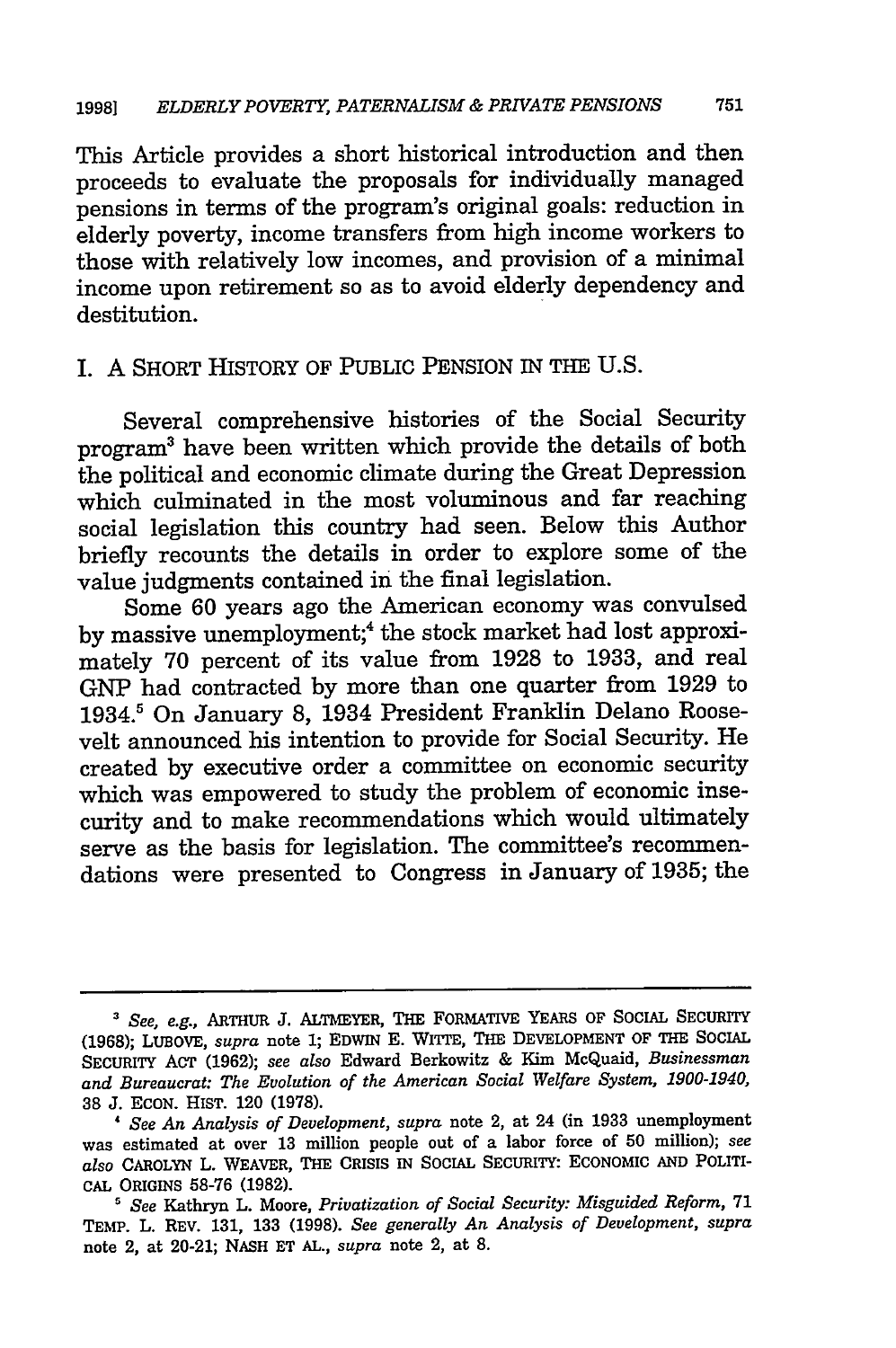Social Security Act of 1935 was signed into law on August 14, 1935 and immediately triggered litigation aimed at establishing the Act's unconstitutionality.6

The new Act created a social insurance program designed to pay retired workers age 65 or older an income. At the signing of the Act, the President remarked:

[w]e can never insure one hundred percent of the population against one hundred percent of the hazards and vicissitudes of life, but we have tried to frame a law which will give some measure of protection to the average citizen and to his family against the loss of a job and against poverty-ridden old age  $\ldots$ .<sup>7</sup>

Although the Act would be amended in a variety of ways in subsequent years, the basic structure of the program has remained unchanged. (The Medicare bill was signed on July 30, 1965 by President Lyndon Baines Johnson;<sup>8</sup> the Federal Coal Mine Health and Safety Act was added in 1969;<sup>9</sup> the Health Care Financing Administration ("HCFA") was created in  $1977;^{10}$  the Department of Health and Human Services

[tihe Social Security Act is an attempt to find a method by which all these public agencies may work together to a common end. Every dollar of the new taxes will continue in all likelihood to be used and needed by the nation as long as states are unwilling, whether through timidity or for other motives, to do what can be done at home. At least the inference is permissible that Congress so believed, though retaining undiminished freedom to spend the money as it pleased.

301 U.S. at 588-89.

**7 SOCIAL** SEC. ADMIN., A BRIEF HISTORY **OF** SOCIAL SECURITY: **SOCIAL SECURI-**TY **60TH** ANNIVERSARY 4 **(SSA** Pub. No. **21-059, 1995)** [hereinafter **A** BRIEF HISTO-RY]. This objective was repeated in the President's message to Congress. 74 **CONG.** REC. **598** (Jan. **17, 1935)** (message of President Roosevelt).

**<sup>8</sup>**42 **U.S.C.** §§ **1320, 1395 (1998).**

**30 U.S.C.** *§§* **801** *et seq.* **(1998)** The Black Lung Benefits Act of **1972, 30 U.S.C.** §§ **901** *et seq.* **(1998),** broadened the coverage of the Social Security program and transferred its oversight to the Department of Labor.

**"0** The **HCFA** was created as a principal operating component of the **HHS by** the Secretary on March **8, 1977** to combine the oversight of the Medicare program,

*<sup>6</sup>See* Helvering v. Davis, 301 U.S. 619 (1937); Steward Mach. Co. v. Davis, 301 U.S. 548 (1937). In both opinions, Justice Cardozo rejects the claim that the federal government cannot impose income and excise taxes to raise revenue for the program to spend in aid of the "general welfare." In *Helvering,* the Court states: "Congress may spend money in aid of the general welfare **. .. ITIhe** concept of the 'general welfare' [is not] static. Needs that were narrow or parochial a century ago may be interwoven in our day with the well-being of the Nation. What is critical or urgent changes with the times." **301 U.S.** at 640-41 (internal citations omitted); while in *Steward* the Court notes: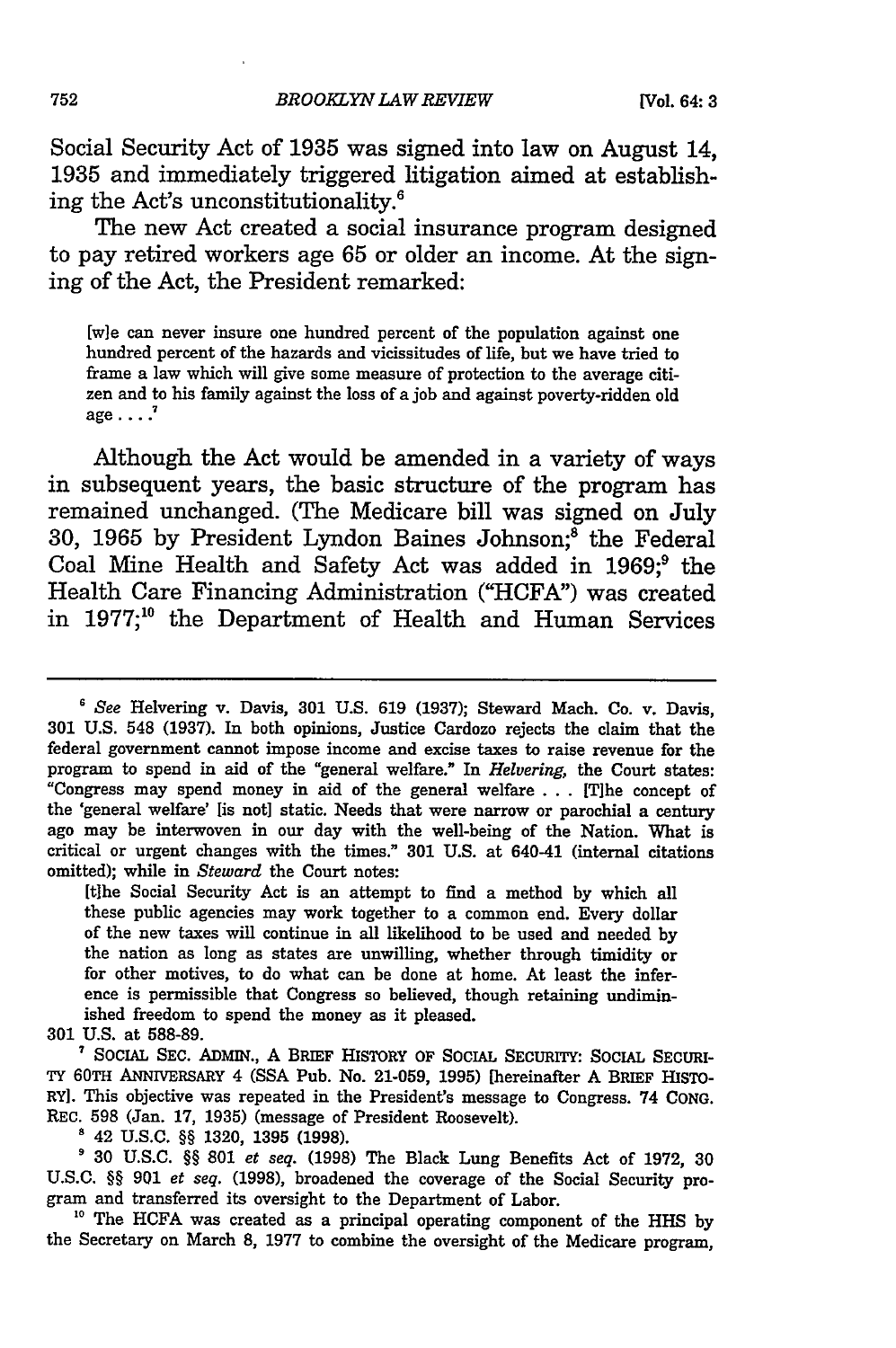**("HHS")** was created in a cabinet level reorganization in 1980;<sup>11</sup> and in 1983, President Ronald Reagan signed into law additional changes which extended coverage to federal employees, increased the retirement age, and subjected Social Security benefits to taxation.)<sup>12</sup> Today, more than one in seven Americans receives a Social Security benefit, and more than 90 percent of working people are subject to the tax which funds the program.<sup>13</sup>

Although it may appear today that this kind of massive social insurance program was inevitable, Arthur Altmeyer, who served on the first Social Security Board, noted that "[ilt really didn't seem to us inevitable at the time... quite the contrary."<sup>14</sup> The program reflected, of course, several key value judgments, some of which are under attack today. The first important value reflected in the legislation is the symbolic importance of a uniform tax rate, shared equally by employers and employees. The serious regressiveness problem posed by such a rate and exacerbated by the "cap" or maximum annual taxable amount has caused much concern among commentators.

The second significant value reflected in the Act is the decision to create a "pay-as-you-go" system devoid of any significant opportunity for the investment of contributions. Much has been said about this system and the absence of an investment feature driving a substantial number of today's proposals for partial privatization.

The third value, and a key component of this social legislation, is the benefit formula's built-in transfer of benefits to low wage earners from high wage earners. Comprehensive discus-

the federal portion of Medicaid, and related quality assurance activities under one administration. For the HCFA's statement of organization, see 59 Fed. Reg. 14,628 (1994).

**<sup>&</sup>quot;** Originally created as the Department of Health, Education and Welfare on April 11, 1953, the **HHS** was redesignated by the Department of Education Organization Act, 20 U.S.C. § 3508 (1998).

<sup>&</sup>lt;sup>12</sup> These amendments were enacted after the President had appointed a blueribbon panel, known as the Greenspan Commission, to study the long term financing crisis of Social Security and to make recommendations for legislative changes. *See* A BRIEF HISTORY, *supra* note **7,** at **16.**

**<sup>13</sup>***See* A BRIEF HISTORY, *supra* note 7, at **19.**

**<sup>&</sup>quot;** Arthur J. Altmeyer, If, Address at the Michigan Social Security Conference (Nov. 16, 1960) <http://www.ssa.gov/history/ajall60.html>.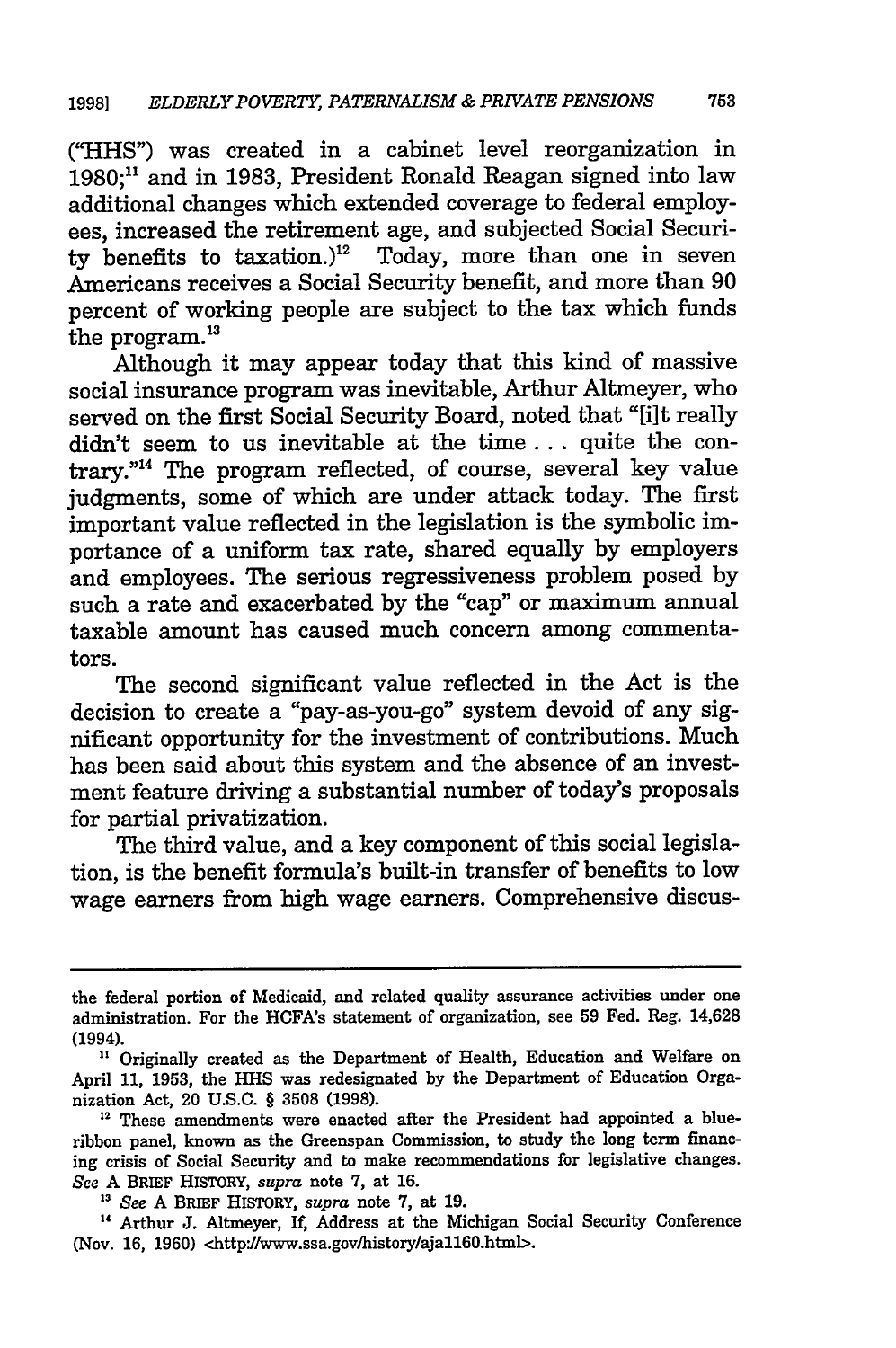sions as to the importance of this feature are lacking. It is discussed, therefore, in detail below.

Finally, the statute is explicitly concerned with the alleviation of elderly poverty. Despite the fact that it has been fashionable of late to proclaim the many ways in which the public sector falls short when compared with the efforts of the private, Social Security has been phenomenally successful in terms of this goal. It has reduced elderly poverty from 50 percent in 1935 to 11 percent today.<sup>15</sup> In fact, because of Social Security, one is far more likely to be poor if one is a child or a single mother than elderly.<sup>16</sup> This means that *on its own terms* the program has been successful. Such success, of course, does not defeat any claim for program modification, but it does mean that reform proposals should be subject to considerable scrutiny as they might unsettle decades of achievement.

# II. THE SPECTRUM OF REFORM PROPOSALS

In order to understand the many reform proposals on the table, it is critical to appreciate how the current program is financed and how it calculates benefit payments to eligible retirees. As is widely known, participation in the program is, for covered employees, mandatory. For some commentators, this feature, alone, is objectionable. Indeed, Professor Feldstein claims to have demonstrated that participation in Social Security has diverted resources from other more valuable avenues of savings and investment.<sup>17</sup> Others object strenuously on the grounds of state paternalism. $^{18}$  The compulsory nature of the

<sup>&</sup>lt;sup>15</sup> Without Social Security benefits, today's elderly poverty rate would jump to 42%. Moreover, Social Security currently provides **90%** or more of all income received by 30% of elderly beneficiaries. *See* Richelle Friedman, *Social Security: More Secure Than Privatizers Want You To Believe,* NETWORK CONNECTION, Sept.-Oct. 1998, at 3.

*<sup>&</sup>quot; See generally* Friedman, *supra* note 15, at 3-5.

**<sup>&#</sup>x27;7** *See, e.g.,* MARTIN FELDSTEIN, THE SOCIAL SECURITY EXPLOSION 103-04 (Pub. Inst. No. **81,** 1985); Martin Feldstein, *How to Save Social Security,* N.Y. TIMES, July 27, 1998, at A17.

**<sup>&</sup>quot;** *See, e.g.,* GERALD DWORKIN, PATERNALISM (1983) (paternalism is "the interference with a person's liberty of action justified by reasons referring exclusively to the welfare, good, happiness, needs, interests or values of the persons being coerced."); JOHN KLEINIG, PATERNALISM 5 (1983) ("[individual freedom is abrogated in the name of benevolence ... **.";** *id.* at 7 ("paternalism **. . .** [is] freedom-diminishing . **. .** ."); Deborah M. Weiss, *Paternalistic Pension Policy: Psychological Evi-*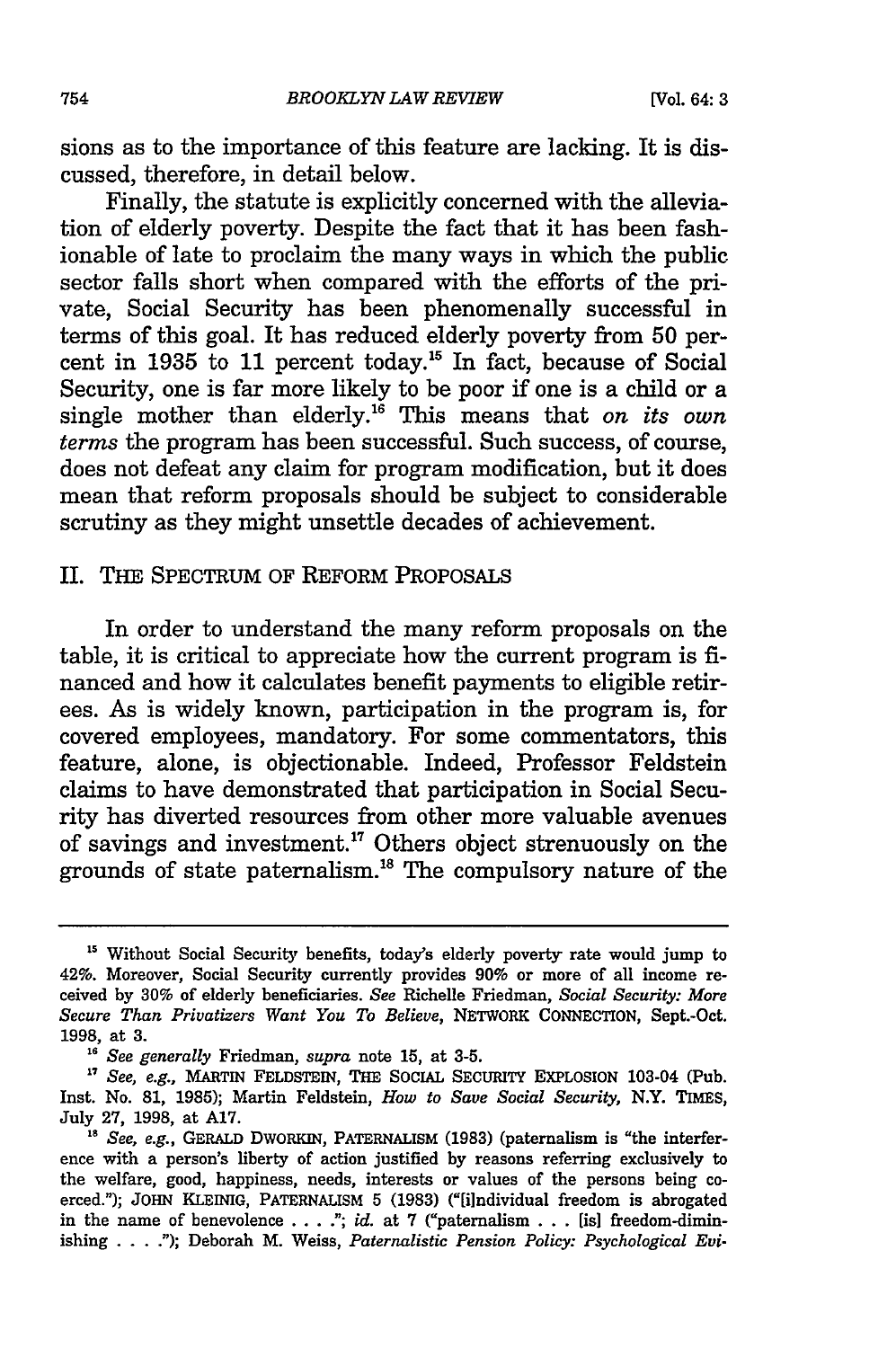scheme, however, is what allows the benefit formula to shift benefits toward low wage workers and away from high wage workers.<sup>19</sup> It also prevents high wage earners from electing to place their contributions in other investment vehicles where this income redistribution feature is not present. Thus, the mandatory feature of the program is essentially a mechanism for avoiding the phenomenon of adverse selection so common in other kinds of public and private insurance.<sup>20</sup>

When the Act was first enacted, it provided for the creation of a reserve to be used to fund future benefits; this was subject to much criticism<sup>21</sup> and ultimately, in 1939 Congress eliminated the reserve.22 Thus, from **1939** until the late 1970s the system functioned on a pay-as-you-go basis as opposed to a funded system. This is an important distinction. It is important to appreciate that privatization is not the same thing as a "pre-" or "fully-" funded arrangement. A funded system is one in which retirement funds are built up in advance, during the working years of an employee who then draws down on these **funds** (and the attendant interest) during retirement. Fully funding retirement makes sense for a number of reasons. First, it increases the savings rate, freeing up the stock of capital available for productive investment. It has the further advantage of avoiding the burdensome tax rates that are needed to fund a "pay-as-you-go" arrangement. Professors Kotlikoff and Leibfritz recently estimated that future generations of Americans will face a Social Security tax burden **50** percent greater than that of individuals **born** today.23 Not only would this

- **<sup>21</sup>***See* Moore, *supra* note 5, at 139.
- **<sup>2</sup>***See* Moore, *supra* note **5,** at **139.**

*2See* LAURENCE KOTLIKOFF & WILLi LEIBFRITz, AN INTERNATIONAL COMPARI-SON OF GENERATIONAL ACCOUNTS (National Bureau of Econ. Research Working

*dence and Economic Theory,* **58 U.** CHI. L. REv. **1275 (1991).**

**<sup>1&</sup>quot;** *See* Michael **J.** Boskin et al., *Social Security: A Financial Appraisal Across and Within Generations,* 40 NATL TAX J. 19 (1987). *See generally* U.S. GEN. AC-COUNTING **OFFICE, SOCIAL** SECURITY: DIFFERENT APPROACHES FOR ADDRESSING PRO-GRAM SOLVENCY 27-28 (GAO/HEHS-98-33, July 1998) [hereinafter GAO, SOCIAL SECURITY].

**<sup>20</sup>***See* KENNETH **S.** ABRAHAM, INSURANCE LAW AND REGULATION-CASES AND MATERIALS 3-4, 130-43 (1995). Adverse selection problems arise in the insurance context because potential policyholders know better than insurers whether they pose comparatively high or low risk: when insurers charge each party the same price for coverage, then high-risk parties elect to be insured in greater proportion than low-risk parties, and insurers are forced to raise the price of coverage.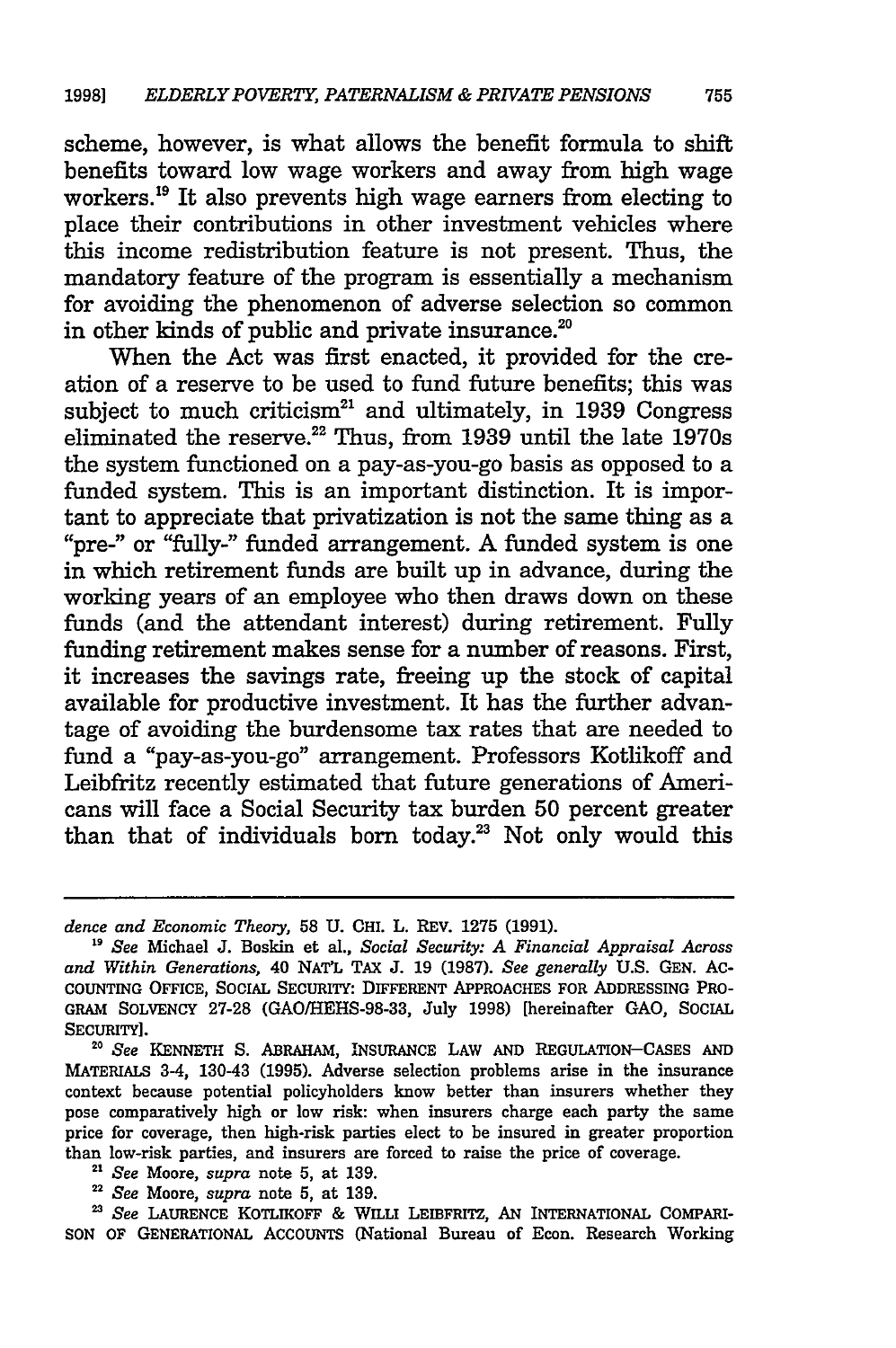kind of tax rate represent an enormous hardship for many moderate income workers, it would almost surely prove politically intolerable.

Privatization-total or partial-would permit workers to place contributions into private accounts. While this would, at first, exacerbate the funding problem because it would divert tax dollars into accounts from which they could not be used to satisfy the government's existing obligations to current retirees, the privatization proposals might subsequently generate more income for certain retirees than Social Security. In 1950 there were sixteen workers for every eligible retiree; by 2030 there will likely be less than two.<sup>24</sup>

We are confronted today with the various privatization proposals for several reasons, including the misconception that privatization will solve the funding problem. It will not. In the short run, any diversion of taxes into private accounts will exacerbate the funding problem, leaving the government with only the following few alternatives: cut benefits; raise taxes; raise the eligibility threshold at which a participant may begin collecting; or some combination of each of these. The problem of unfunded liabilities really should be considered separate from the question of privatization. Privatization is attractive for a number of reasons, but it should not be understood as a solution to the funding issue. Currently, of course, the system consists of both a "pay-as-you-go" feature and partial temporary reserve financing (often referred to as "the Fund").<sup>25</sup> To the extent that proponents of privatization rely on concerns about unfunded liabilities to promote their schemes, they are confusing the debate. The case for privatization must be made separately from the case for funding reform, although a com-

Paper No. 6447, 1998). Payroll taxes have already begun increasing, as noted in a recent Wall Street Journal article. *Tax Report: A Special Summary and Forecast of Federal and State Tax Developments,* WALL ST. J., Oct. 21, 1998, at **Al.**

**<sup>24</sup>**See DANIEL J. MITCHELL, A BRIEF GUIDE TO SOCIAL SECURITY REFORM 3 (Heritage Found. Talking Points No. 22, Aug. 1997). *See generally* LAURENCE J. KOTLIKOFF ET AL., SOCIAL SECURITY: PRIVATIZATION AND PROGESSIVITY (National Bureau of Econ. Research Working Paper No. 6428, 1998).

<sup>&</sup>lt;sup>25</sup> Currently about \$500 billion is available in the Fund to pay future benefits. I 1994-1996 ADVISORY COUNCIL ON SOCIAL SECURITY REPORT.: FINDINGS AND REC-OMMENDATIONS 16 (1997) [hereinafter I ADVISORY COUNCIL REPORT].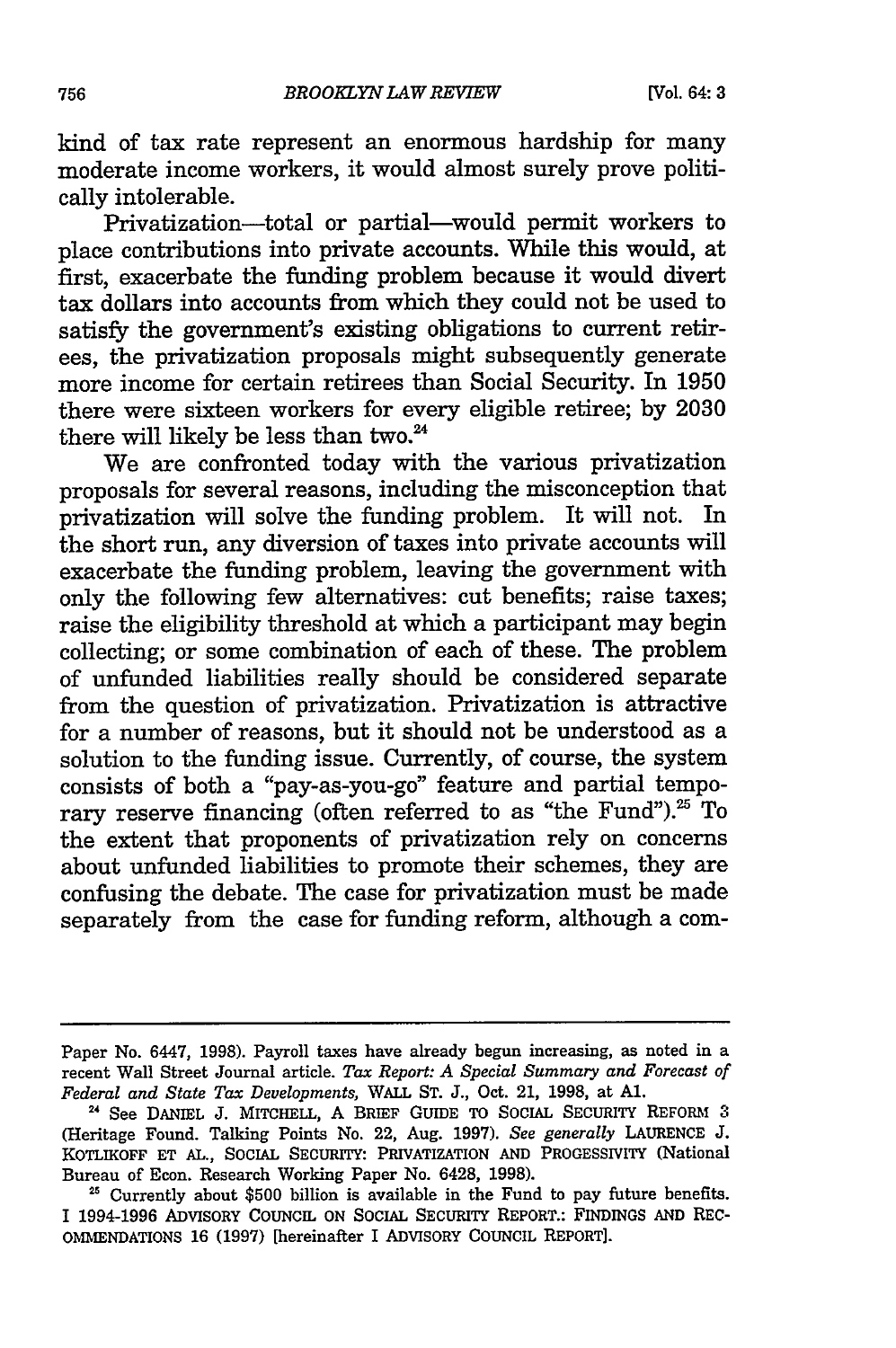prehensive proposal would, ideally, include a mechanism for funding existing liabilities and avoiding future, unfunded promises.

# III. EVALUATING THE CASE FOR REFORM

There are many different "camps" promoting numerous privatization plans.<sup>26</sup> For the purposes of general discussion, one can identify four basic proposals: first, the immediate, complete privatization of all contributions for all participants; second, the partial privatization of some of the contributions of all participants; third, changes to the existing program that would permit the maintenance of basic benefits for at least some participants; and, fourth, complete privatization of contributions for some, but not all, workers. Because complete and total privatization for any population segment (much less all covered workers) has not received much serious attention from policymakers, this Article focuses below on partial privatization and on plan amendments that would maintain basic benefits for at least some portion of recipients.

Recently, the GAO released a report which examined the seriousness of the Social Security funding shortfall and a number of proposals for strengthening the program, including private accounts.<sup>27</sup> The report finds that the issue of investment risk to retirees is non-trivial. It notes, "[elven if the market experienced no dramatic or long-lasting downturns, the normal market cycles will create 'winners' and 'losers', depending upon when and how workers invest their Social Security assets in the market and when they liquidate their holdings. Individuals with similar work histories could receive substantially different benefits."28

With respect to adjustments that would leave the current plan structure intact, the report notes that raising the payroll tax would have both advantages and disadvantages for workers. Disadvantages include lower disposable income and higher labor costs. One advantage of raising the payroll tax is that it

**<sup>28</sup>***Id.* at **12-13, 25-33;** *see also* **GAO,** SOCIAL SECURITY *supra* note **19;** Jackie Calmes, *Social Security Report Opens Debate,* WALL ST. J., Jan. 7, 1997, at A2.

*<sup>27</sup>See* **GAO,** SOCIAL SECURITY, *supra* note 19.

**<sup>28</sup>** *Id.* at **56.**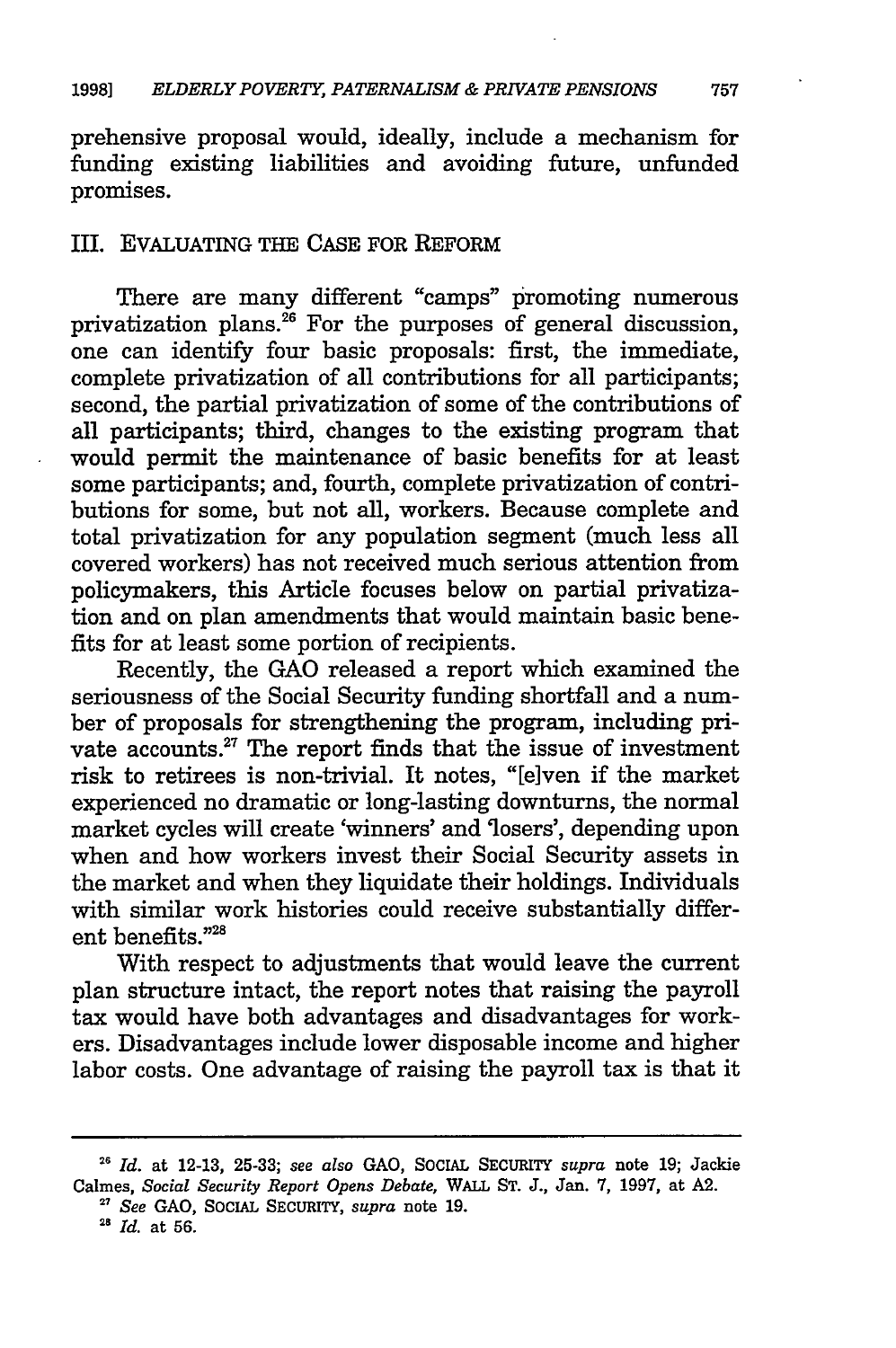*BROOKLYN LAW REVIEW*

would not have the effect of raising program costs through higher benefits, as benefits are calculated on the basis of covered earnings, not contributions. Of course, it is this that would reduce the value to workers of the program because their future benefits would remain the same-they would only cost more to obtain. The GAO report does not provide a theoretical mechanism with which to evaluate these various proposals. This Article suggests below that two very different views of government coercion and equality inform these proposals. Ultimate resolution can only be made with reference to a particular set of values.

# *A. Partial Privatization*

The various partial privatization proposals have in common two characteristics-all workers (sometimes only those below a certain age) must contribute a percentage of current taxes to a private, individual account and must direct the investment of funds in that account to a private source. (Whether and how much control the government would have in directing the investment of the funds in these accounts is the object of considerable controversy.)<sup>29</sup> A worker would then have available at retirement the following two sources of benefits: income from the individual account (which would be a function of contributions and investment performance) and a guaranteed minimum benefit. This guaranteed minimum benefit amount would probably be less than the current Social Security benefit amount because of the diversion of taxes to the private, individual fund.

The core argument in favor of partial privatization is that workers will be better off because future worker contributions will not go toward the ongoing support of an existing retiree, but rather, will enjoy a substantial investment period, providing a much larger benefit at retirement. In addition, the fund-

*<sup>29</sup>See, e.g.,* I ADVISORY **COUNCIL** REPORT, *supra* note **25,** at **35-102;** PETER **J.** FERRARA, POWER TO THE PEOPLE: **A** PRIVATE OPTION FOR **SOCIAL** SECURITY (Americans for Tax Reform Policy Brief, **1996);** MICHAEL **TANNER, A** NEW SOCIAL **SECURI-**TY **DEBATE** (Cato Inst. ed.) (Robert M. Ball approach would allow government to invest in private capital markets, **while** Scheiber-Weaver proposal advocates giving investment control to individuals); Ronald Brownstein, *Conservatives Want Risks of Old Age Assumed By People, Not Government,* **L.A.** TIMES, Apr. **7, 1997,** at **A5.**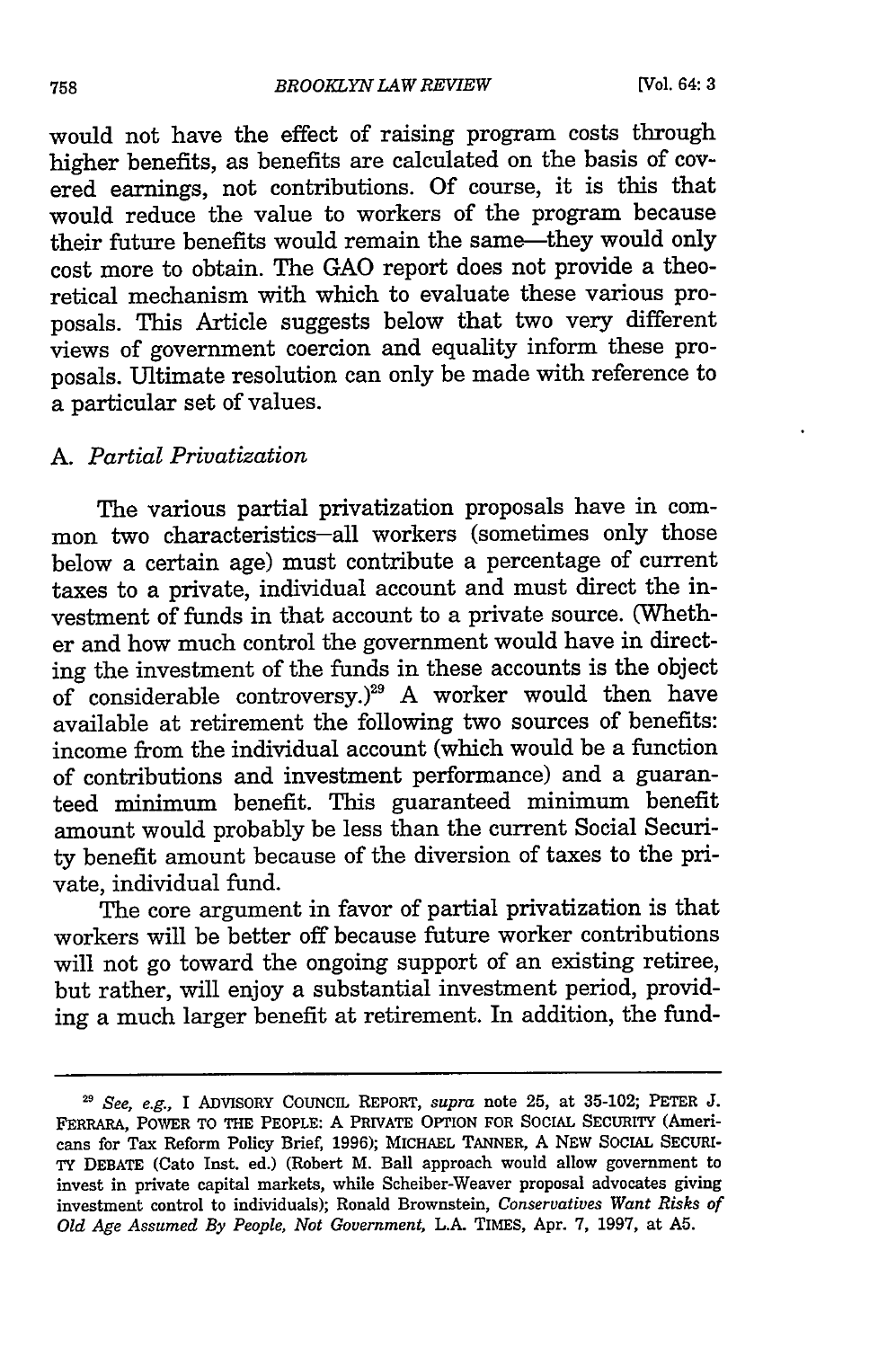ing problem is at least partially addressed in that the government makes no commitment and, therefore, incurs no liability with respect to the private, individual account. Retirees will have more money to spend during their retirement, and the likelihood of elderly dependence and poverty will be reduced. Therefore, private accounts are consistent with the spirit and goals of the original program.

#### B. *Plan Amendments to Maintain Basic Benefits*

On the other side of the divide from partial privatization proponents are those who are persuaded that the current program is basically sound and needs only minor adjustments to correct the pending funding imbalance. It is true that no one can say for sure how serious the funding shortfall will be or exactly when it will occur. The timing and severity of the looming crisis depends on assumptions about demographic changes, interest rates, tax rates and growth in worker productivity.

Supporters of relatively minor modifications which would not include any partial privatization tend to believe in the political feasibility of tax increases to support unfunded liabilities;<sup>30</sup> they tend to feel that any costs associated with, for example, raising the eligible retirement age<sup>31</sup>are negligible. In addition, and in contrast to supporters of partial privatization, adherents of the current plan structure point to Social Security's undisputed success in reducing elderly poverty and dependence, and view the income transfer feature from high to low wage workers as an attractive way to further tax high earners.<sup>32</sup> The only reservation which exists with regard to

*<sup>&</sup>quot;0 See, e.g., Future of Social Security; Personal Accounts Before the Subcom.i. on Soc. Sec. of the House of Representatives Ways and Means Comm.,* 105th Cong. (June 3, 1998) (testimony of Robert M. Ball, former Comm'r of Soc. Sec.); *see also* **I** ADvIsoRY COUNCIL REPORT, *supra* note 25, at 16-21, 25-27.

*<sup>31</sup>See, e.g.,* Robert Rosenblatt, *GAO Warns Against Raising Age for Retirees,* L.A. TIMES, July 15, 1998, at **Al.** This is a real hardship for blue collar, manual laborers, many of whom cannot realistically expect to work for long after age 65 due to the physical demands of their jobs. Moreover, some of them might have to apply for disability benefits, driving up additional costs for the federal government.

**<sup>2</sup>** For some or all of these arguments, see Henry J. Aaron & Robert D. Reischauer, *A Look at the Future of Social Security,* WASH. POST, Apr. 19, 1998, at **C3;** Friedman, *supra* note 15, at 13-14; Richard Gephardt, *Be Careful With Social Security,* WASH. POST, July *1,* 1998, at A23.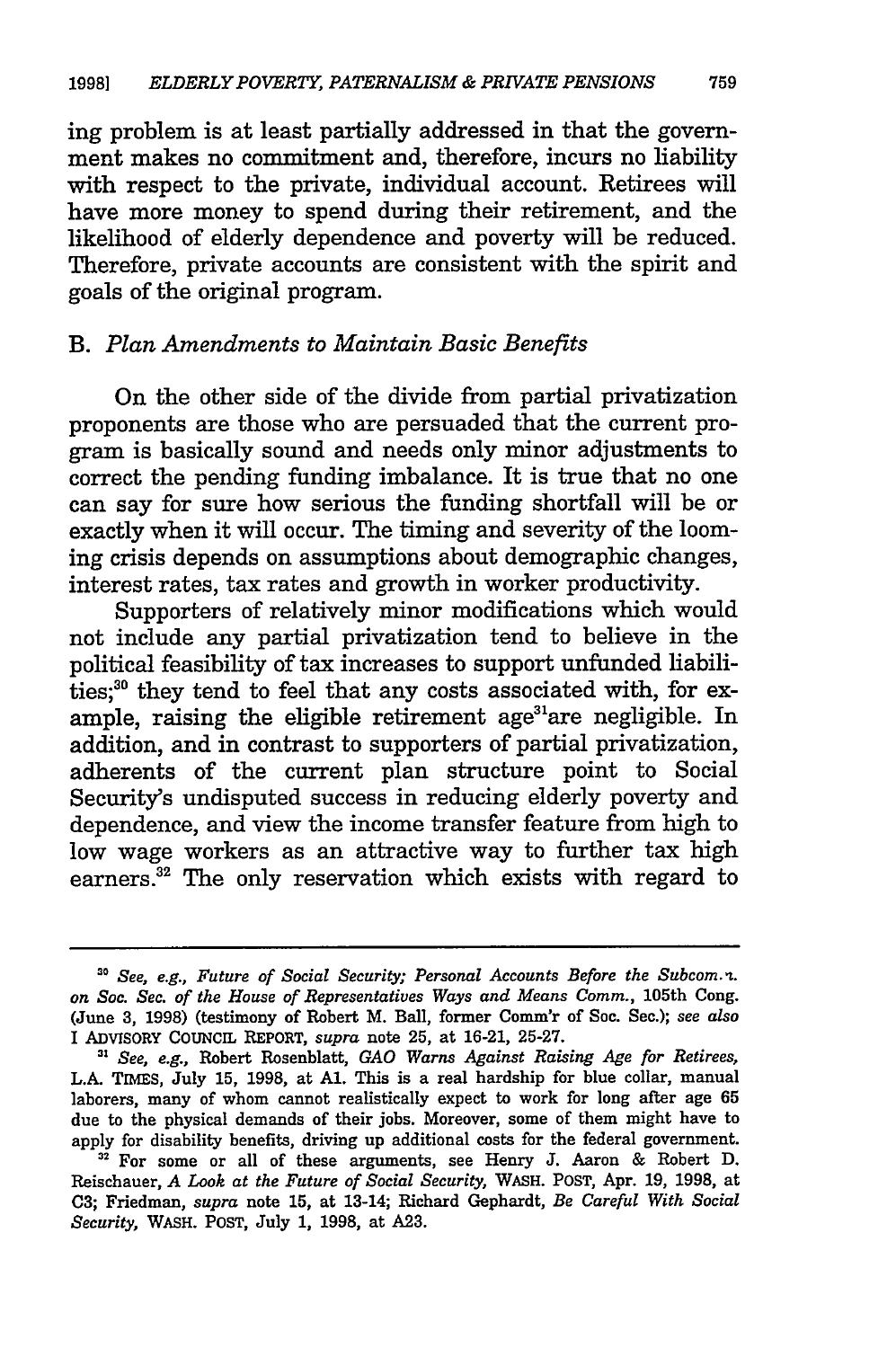increasing the tax rate for contributions is its tremendously regressive nature.<sup>33</sup> Some commentators have suggested that one way to reduce the regressiveness would be to eliminate the cap on taxable income.<sup>34</sup> While this would help, it clearly does not eliminate the basic problem of a flat tax rate across all income levels.

# *C. Discussion*

Although it may at first appear so, supporters of partial privatization and those who would only "tinker" with the existing system are not, in fact, talking at cross *purposes.* On the contrary, at the heart of this debate are conflicting *visions* of the proper role of the state, the degree to which investment risk can be made politically tolerable (even to those segments of the population that are not financially sophisticated), and a fundamental (albeit not new) conflict between equality and efficiency, Supporters of partial privatization believe, at the end of the day, that the distasteful, compulsory nature of the Social Security program is mitigated by giving workers a significant say in how and where their contributions are invested. This desire for a measure of autonomy, in spite of the background requirement that one must first save for retirement at all, resonates with those who are hostile to state paternalism.

Paternalism, in this context, is seen as a substantial infringement on liberty---the forced taking of earned dollars and the subsequent placement of that money in what must surely be judged a low risk/low return investment. Paternalism here is implicitly rejected as a misguided effort to protect individuals from themselves or from their tendency to make mistakes and under-invest for retirement.

Social Security is clearly paternalistic. There are other bases upon which to support the program, however. Income redistribution-accepted as a legitimate aim with respect to certain portions of the Internal Revenue Code<sup>35</sup>-is likewise a

*" See, e.g.,* 26 U.S.C. § 32 (1998) (earned income credit); *see also* ALICIA H.

<sup>&</sup>lt;sup>33</sup> See GAO, SOCIAL SECURITY, *supra* note 19, at 34. The Advisory Council on Social Security has concluded that there is little political support for bringing the program back into financial balance through payroll tax increases alone.

**<sup>&</sup>quot;'** Currently, the cap is set at \$65,400.00 for 1997. 26 U.S.C. § 3121(a)(1) (1998).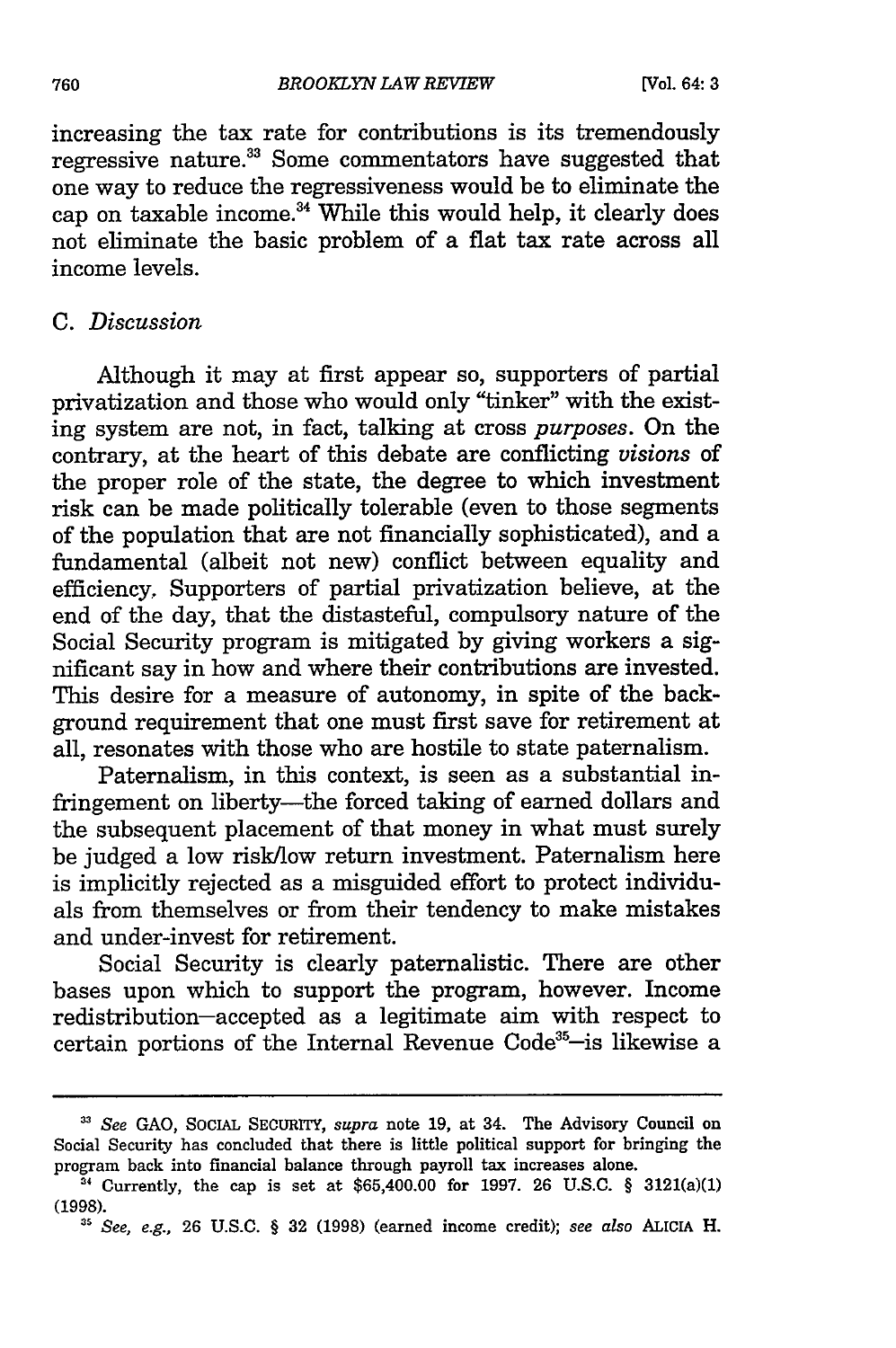useful model for Social Security. **Of** course, at the end of the day there is no clear way to resolve the competing claims of those who favor liberty and those who favor the program's income redistribution component.

**A** common concern raised **by** detractors of privatization is the introduction of market risk to a program that has, until now, functioned like a straightforward defined benefit plan.<sup>36</sup> The argument, essentially, is that privatization proposals actually promise nothing-just the possibility of better economic performance. The notoriously volatile nature of the stock market is cited to buttress this position. The critique always ends with the question: what happens to the retiree whose investments perform very badly? Supporters of privatization point to the long term tendency of the market to recover over time and the enormous upside potential for retirees to earn market rates of return over long periods of time. It is true, of course, that, as with a defined contribution<sup>37</sup> plan in the ERISA<sup>38</sup> context, nothing is promised. This has not kept millions of workers and employers from moving away from the supposed security<sup>39</sup> of a defined benefit plan toward defined contribution arrangements precisely in order to capture the investment advantage.

'7 *See* Scott, *supra* note 36, at 919-20.

*See* Scott, *supra* note **36,** at 919-20.

MUNNELL, THE FUTURE OF SOCIAL SECURITY 6-7 (1977) (discussing the social adequacy component of Social Security).

*<sup>&</sup>quot; See* Peter T. Scott, *A National Retirement Policy,* 44 **TAX** NOTES **913,** 919-20 (1989). A defined benefit ("DB") plan guarantees a certain amount to be paid at an employee's retirement, thereby protecting the participant against investment risk. If plan assets diminish below appropriate funding levels, it is the plan sponsor's duty to increase pension contributions. Defined contribution ("DC") plans, on the other hand, do not provide specific dollar benefits at retirement. Instead, the benefits payable to participating employees are based on the amount of employer contributions to the plan. Defined benefit plans, which numbered 103,000 in **1975,** now total **53,000** while defined contribution plans have climbed to 647,000 from 208,000 in the same period, according to the Employee Benefits Research Institute ("EBRI"). ERISA statutes relating to DB plans include 29 U.S.C. § 1344 (1998).

<sup>&</sup>lt;sup>39</sup> However, there is an "illusory" nature to defined benefit plans-at the end of the day, a plan sponsor can terminate or inadequately contribute to the plans, leaving them grossly underfunded. Moreover, even though the Pension Benefit Guarantee Corporation ("PBGC") steps in, it generally makes only a partial payment, on vested benefits.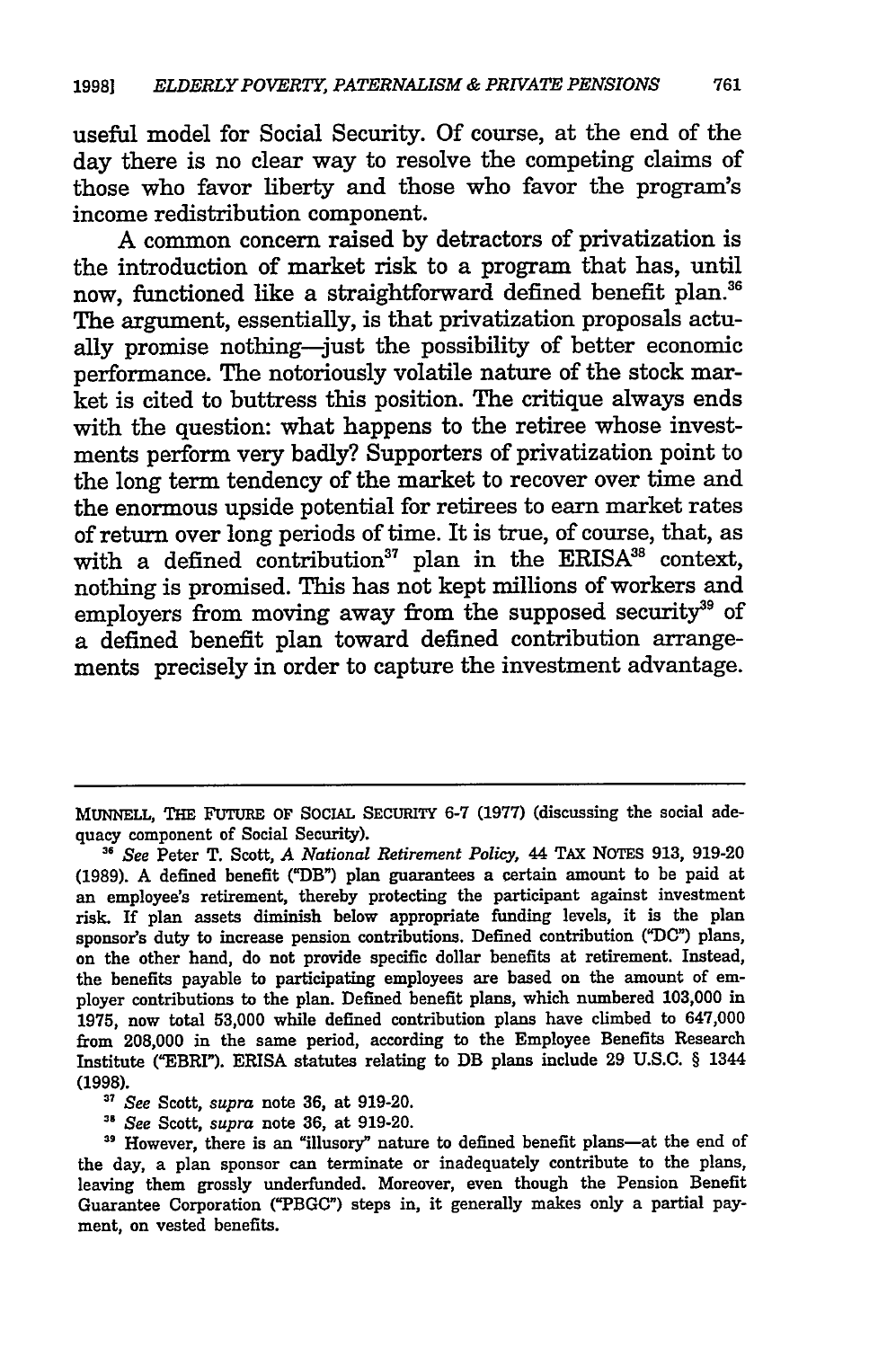Finally, no real resolution of these competing positions is possible because, like the equity/efficiency debate in the insurance context, each set of arguments poses some difficulty. As Ken Abraham<sup>40</sup> and this Author<sup>41</sup> have described in other settings, the tension in insurance between equity (here, redistribution of income from high to low wage earners because low earners are presumed to have had little opportunity to save during their working lives; also thought in some circumstances to consist of the "thoughtful scrutiny of individuals") $42$  and efficiency (here, probably income maximization and autonomy for retirees) recurs in many other employee benefits contexts. Proponents of privatization certainly cannot guarantee that any given retiree will do better under a semi-autonomous market investment scheme, but they can demonstrate that, on average, most retirees should do better. The appeal of the income transfer feature is, without question, limited to those who favor some form of income redistribution. This appeal is demonstrably not universal. In the end, maybe the most that can be said is that the sum weight of the arguments, in light of the multiple miseries faced by the elderly poor, not only support a compulsory system of retirement savings, but one that puts, at most, a relatively small portion of those savings at risk.

The equity argument likely merits an additional comment. Many commentators believe that because this is a government, as opposed to private, program, a certain amount of attention

*<sup>40</sup> See* Kenneth S. Abraham, *Efficiency and Fairness in Insurance Risk Classification,* 71 VA. L. REV. 403 (1985).

**<sup>&</sup>quot;** *See* Maria O'Brien Hylton, *Insurance Risk Classification After McGann: Managing Risk Efficiently in the Shadow of the ADA,* 47 BAYLOR L. REV. 59, 94 (1995) ("Supporters of risk management practices, specifically classification, reveal preferences for efficiency and loss prevention incentives as the operative values in the **.. .** market. These values are not universally shared and frequently clash with competing concerns about avoiding the grouping of individuals based on sex, race, etc.").

*<sup>42</sup>See* City of Los Angeles, Dep't of Water and Power v. Manhart, 435 U.S. 702, 709 (1978) (holding that Title VII does not allow discrimination based on sexual stereotypes, no matter how sound the underlying actuarial assumptions). Thus, the Los Angeles Department of Power and Water could not require its female employees to make larger contributions to its pension fund than its male employees simply because women, as a class, generally live longer than men. Even if the sex-distinct mortality tables were efficient for group pricing, it was unfair to individuals-in this case, to the women who do not live as long as the average man.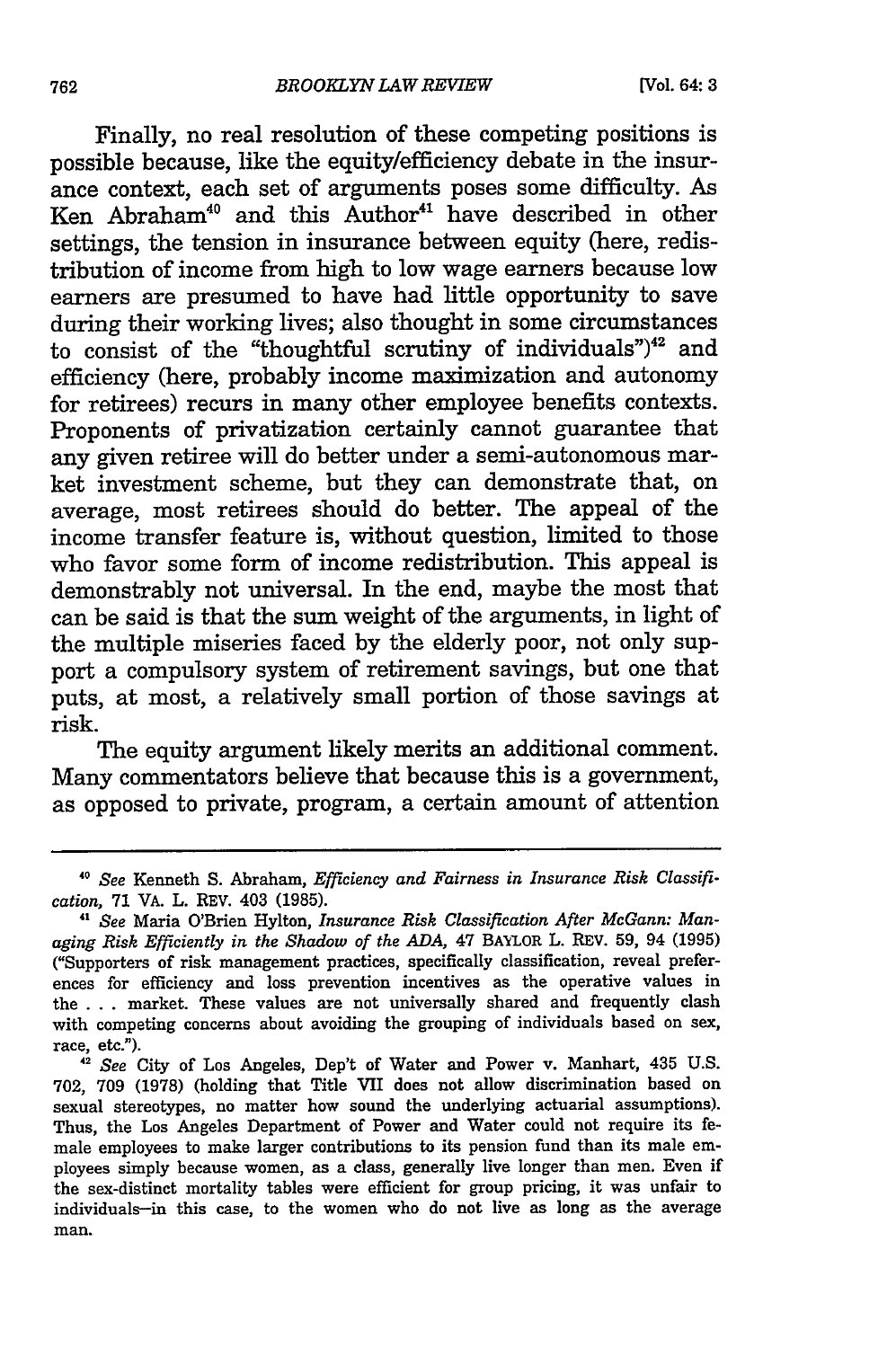must be paid to formal equality-i.e., two workers with essentially similar employment/earnings histories ought to draw substantially the same benefits upon retirement. Under partial privatization, this kind of "equality of outcome" cannot be guaranteed. On the contrary, depending upon the nature of investment decisions made by each worker and the timing of withdrawals, one can readily imagine two workers with similar histories who have radically different income streams at retirement under the program. This, for some, offends notions of basic fairness and equity.<sup>43</sup> Part of the efficiency/income maximization response, of course, is that this is the natural and appropriate outcome of semi-autonomous choice, no different from the varied experiences of consumers who elect to purchase disparate, albeit equally priced, goods and experience different levels of satisfaction. We clearly tolerate this "inequality" in other arenas—why not with public pensions as well?

# **CONCLUSION**

Two of the three basic proposals currently floating around, which purport to "solve" the funding crisis looming in the next century, are not necessarily linked to program solvency or financing: fully private accounts (with substantial individual control over investment strategy) and partial, private accounts (with substantial government control over investment options). The case for any kind of privatization must, in the end, stand on its own merits independent of the funding question. A helpful place to start the discussion is to ask: "would we want privatization even if there was no pending issue of unfunded future liabilities?" If not, the various "maintain benefits" proposals, which Congress has looked to in the past, remain relatively attractive. Still, there exists substantial consensus that the only politically viable proposals are those involving *partial* privatization. It is here that this Article focuses in suggesting criteria for evaluating reform.

*See* GAO, **SOCIAL** SECURITY, *supra* **note 19,** at **56.** Equity arguments have also been raised with regard to nontaxable fringe benefits, primarily afforded to well compensated employees, and to two-earner couples vis-a-vis couples with only one worker. I ADVISORY **COUNCIL** REPORT, *supra* note 25, at 139-43.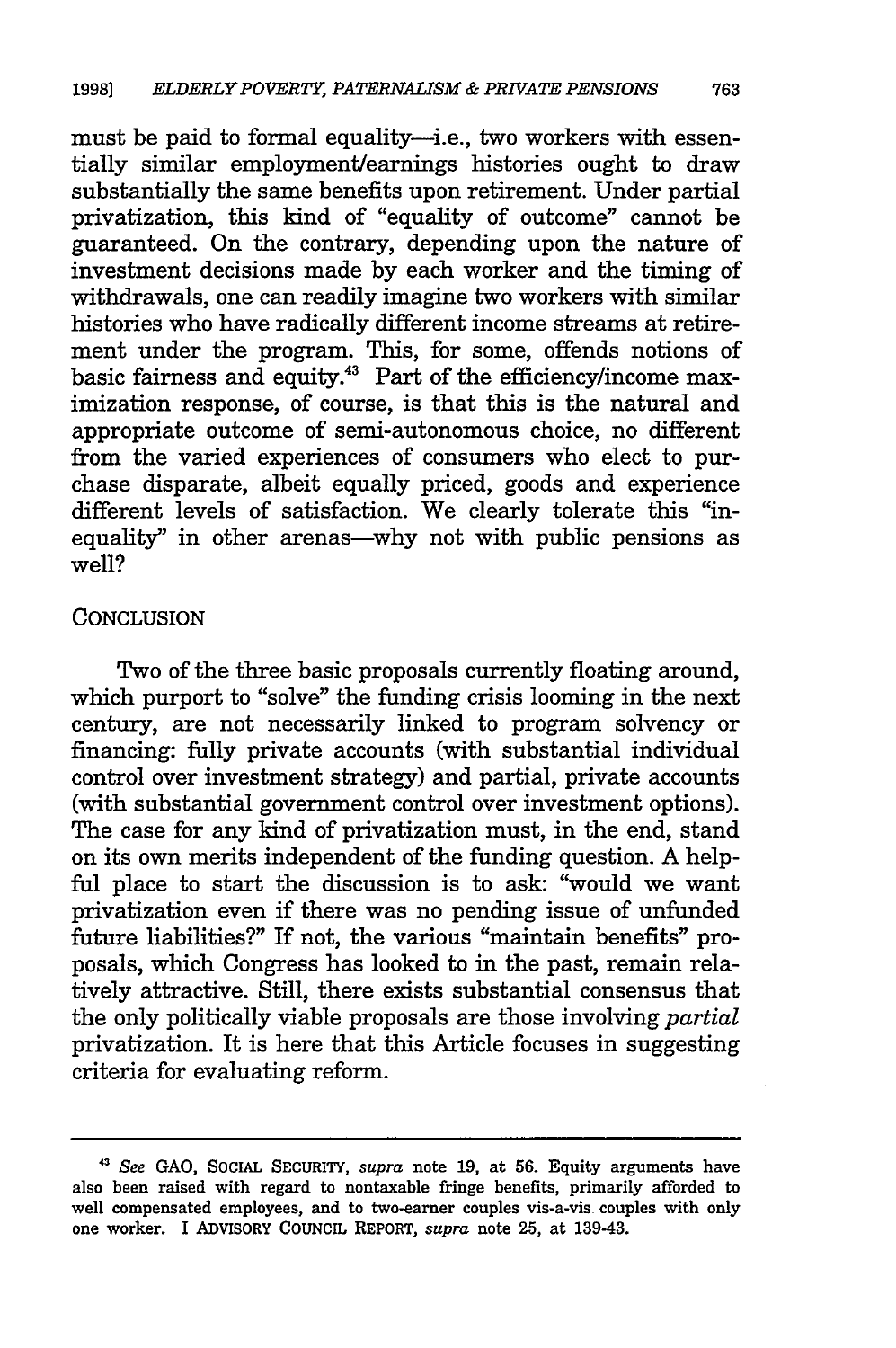Specifically, the following criteria should be included as policymakers determine how to proceed: first, it is important to recall that the program's original, stated goal was the alleviation of elderly poverty within relevant political constraints-this ought to remain the benchmark. Benefits proposals should be subject to the repeated query: what is the expected effect of this change on rates of elderly poverty? Second, how are other vulnerable plan participants and beneficiaries affected? Categories of vulnerability may be the subject of some debate, but women, the poorly educated and low income workers might be useful places to start. Third, what are the horizontal and vertical equity effects of plan changes which eliminate the income transfer feature from the program? Is the absence of intergenerational transfers problematic? (Recall that under a partial privatization regime, two workers with substantially similar work histories could retire with dramatically different benefits.) Fourth, is there evidence which suggests privatization would enhance efficiency by maximizing income and/or autonomy for retirees? How important a value is autonomy to a retirement program? Fifth, is the introduction of investment (or market) risk politically tolerable? If so, what should be done to address the (apparently) widespread problem of investor/participant ignorance? Finally, it seems obvious that on its own terms the program has been a dramatic success, as the drop in rates of elderly poverty demonstrates. Except for concerns about funding, the plan enjoys enormous political support. Thus, any changes should be made with an eye toward retaining as much good will for the plan as possible.

None of these criteria is included in order to suggest that<br>current program is without blemish. The extreme the current program is without blemish. regressivity of the current flat payroll tax, the unpleasant intrusion of the state into individual decisions about financial planning which a compulsory program necessarily entails, and the cap on taxable income which exacerbates vertical equity problems are but a few examples of serious issues raised by the plan's current design.

At the end of the day there is no single, simple answer to the question of whether privatization is a sound idea. The real issue is: good for whom? Given the extreme miseries of elderly poverty (a hallmark of which is the nearly complete absence of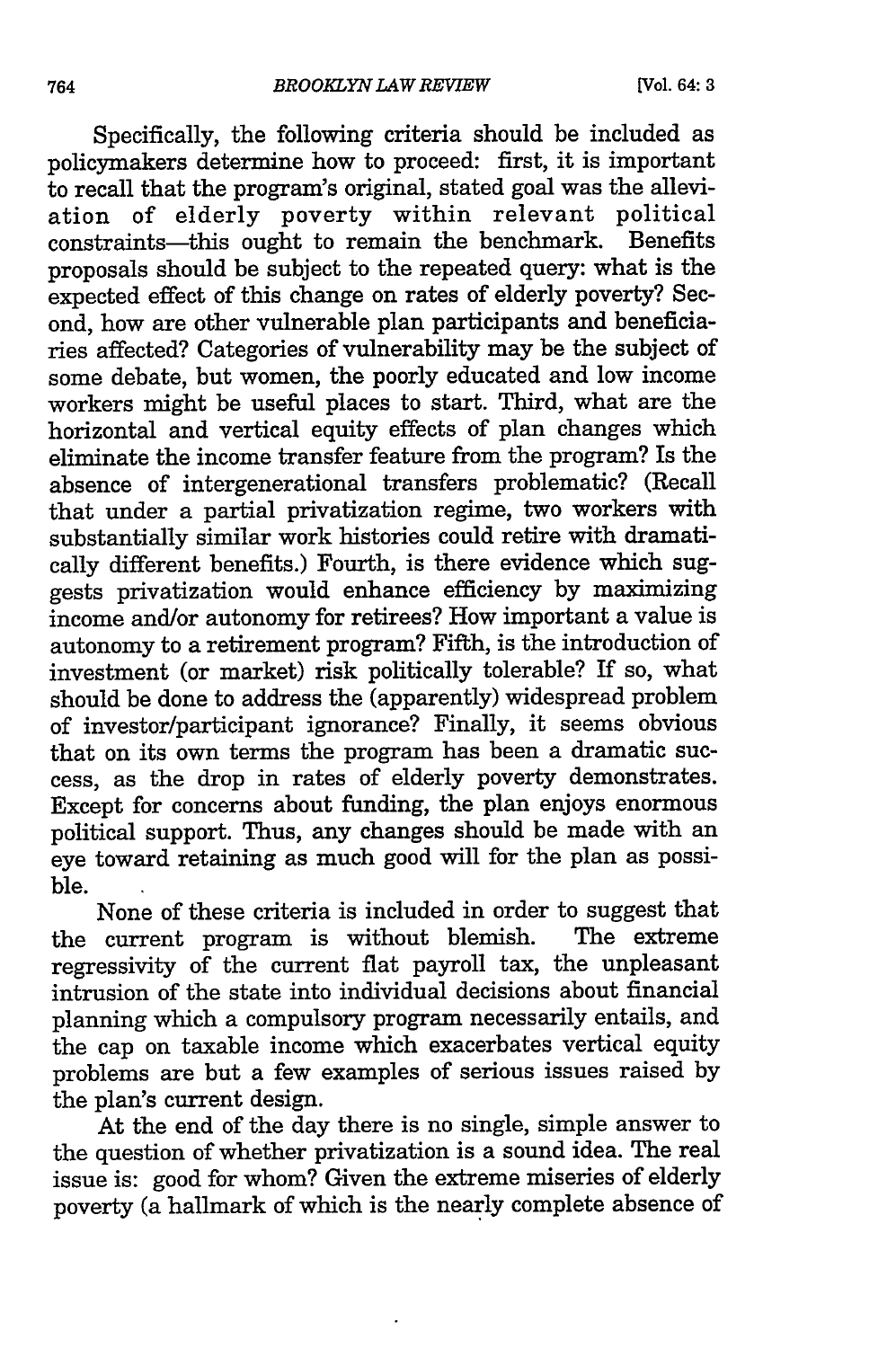$\ddot{\phantom{a}}$ 

realistic prospects for upward mobility unlike poverty at other stages in life) the most one might say is that, on balance, a small amount of market risk may be tolerable.